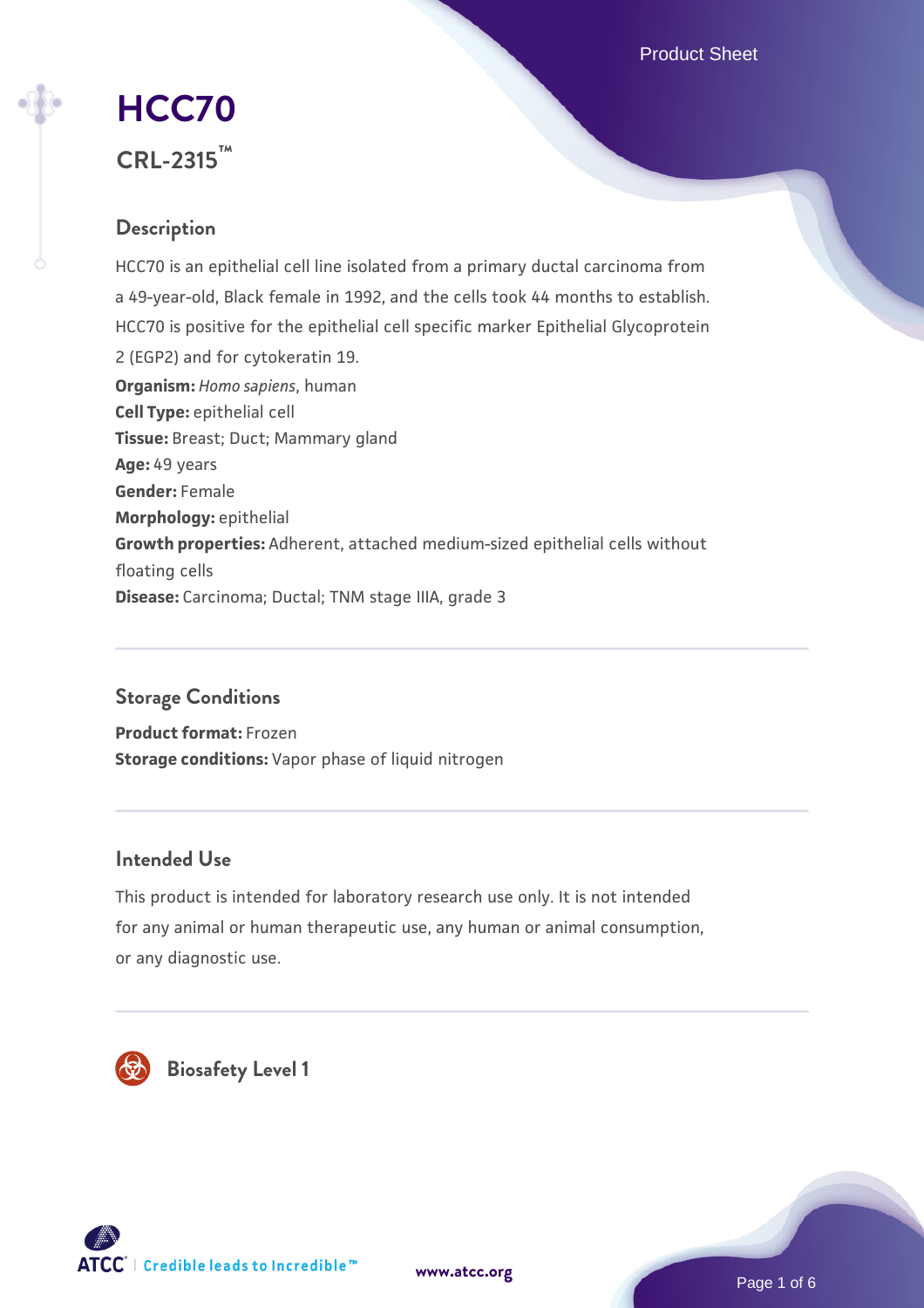ATCC determines the biosafety level of a material based on our risk assessment as guided by the current edition of *Biosafety in Microbiological and Biomedical Laboratories (BMBL)*, U.S. Department of Health and Human Services. It is your responsibility to understand the hazards associated with the material per your organization's policies and procedures as well as any other applicable regulations as enforced by your local or national agencies.

ATCC highly recommends that appropriate personal protective equipment is always used when handling vials. For cultures that require storage in liquid nitrogen, it is important to note that some vials may leak when submersed in liquid nitrogen and will slowly fill with liquid nitrogen. Upon thawing, the conversion of the liquid nitrogen back to its gas phase may result in the vial exploding or blowing off its cap with dangerous force creating flying debris. Unless necessary, ATCC recommends that these cultures be stored in the vapor phase of liquid nitrogen rather than submersed in liquid nitrogen.

# **Certificate of Analysis**

For batch-specific test results, refer to the applicable certificate of analysis that can be found at www.atcc.org.

# **Growth Conditions**

**Temperature:** 37°C **Atmosphere: 95% Air, 5% CO<sub>2</sub>** 

**Handling Procedures**





Page 2 of 6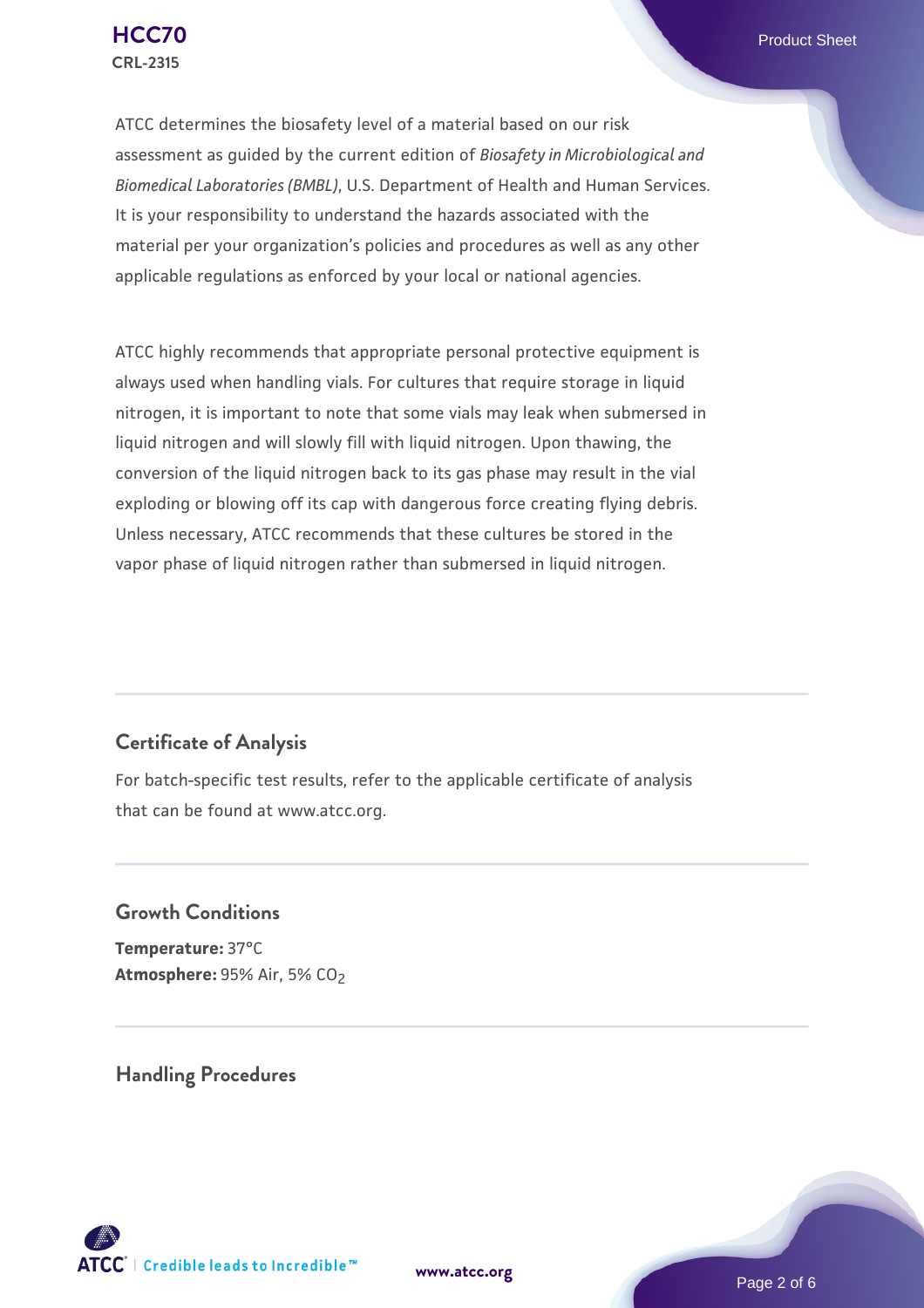#### **Unpacking and storage instructions:**

- 1. Check all containers for leakage or breakage.
- 2. Remove the frozen cells from the dry ice packaging and immediately place the cells at a temperature below -130°C, preferably in liquid nitrogen vapor, until ready for use.

**Complete medium:** The base medium for this cell line is ATCC-formulated RPMI-1640 Medium, ATCC [30-2001.](https://www.atcc.org/Products/All/30-2001.aspx) To make the complete growth medium, add the following components to the base medium: fetal bovine serum (ATCC [30-2020\)](https://www.atcc.org/Products/All/30-2020.aspx) to a final concentration of 10%.

#### **Subculturing procedure:**

#### **Protocol:**

- 1. Remove and discard culture medium.
- 2. Briefly rinse the cell layer with 0.25% (w/v) Trypsin- 0.53 mM EDTA solution to remove all traces of serum that contains trypsin inhibitor.
- 3. Add 2.0 to 3.0 ml of Trypsin-EDTA solution to flask and observe cells under an inverted microscope until cell layer is dispersed (usually within 5 to 15 minutes).

Note: To avoid clumping do not agitate the cells by hitting or shaking the flask while waiting for the cells to detach. Cells that are difficult to detach may be placed at 37°C to facilitate dispersal.

- Add 6.0 to 8.0 ml of complete growth medium and aspirate cells by 4. gently pipetting.
- 5. Add appropriate aliquots of the cell suspension to new culture vessels. Corning® T-75 flasks (catalog #430641) are recommended for subculturing this product.
- 6. Incubate cultures at 37°C.

**Subcultivation Ratio:** A subcultivation ratio of 1:4 to 1:6 is recommended **Medium Renewal:** Every 2 to 3 days

**Reagents for cryopreservation:** Complete growth medium supplemented with 5% (v/v) DMSO (ATCC 4-X)

## **Material Citation**

If use of this material results in a scientific publication, please cite the material in the following manner: HCC70 (ATCC CRL-2315)

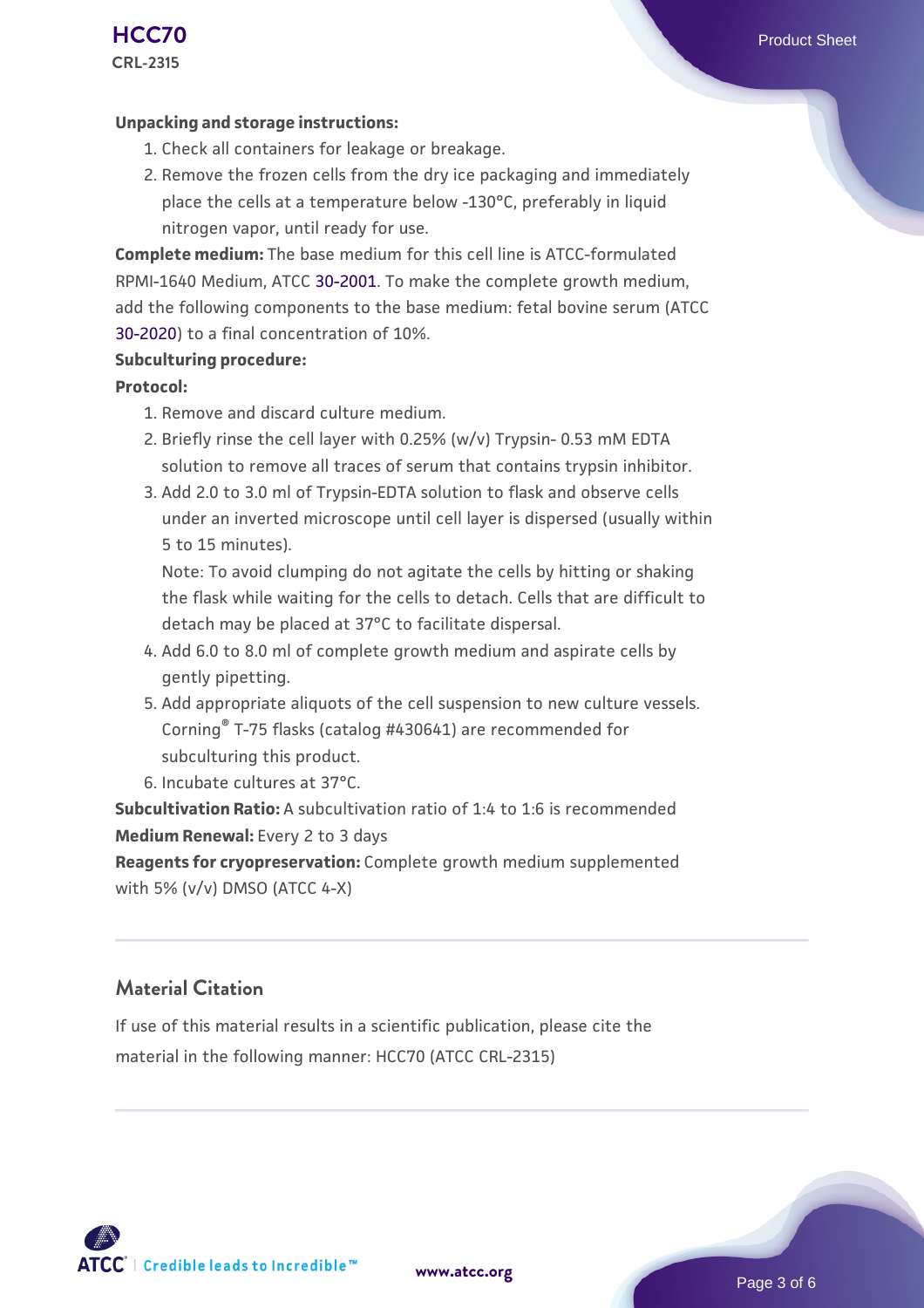

## **References**

References and other information relating to this material are available at www.atcc.org.

## **Warranty**

The product is provided 'AS IS' and the viability of ATCC® products is warranted for 30 days from the date of shipment, provided that the customer has stored and handled the product according to the information included on the product information sheet, website, and Certificate of Analysis. For living cultures, ATCC lists the media formulation and reagents that have been found to be effective for the product. While other unspecified media and reagents may also produce satisfactory results, a change in the ATCC and/or depositor-recommended protocols may affect the recovery, growth, and/or function of the product. If an alternative medium formulation or reagent is used, the ATCC warranty for viability is no longer valid. Except as expressly set forth herein, no other warranties of any kind are provided, express or implied, including, but not limited to, any implied warranties of merchantability, fitness for a particular purpose, manufacture according to cGMP standards, typicality, safety, accuracy, and/or noninfringement.

## **Disclaimers**

This product is intended for laboratory research use only. It is not intended for any animal or human therapeutic use, any human or animal consumption, or any diagnostic use. Any proposed commercial use is prohibited without a license from ATCC.

While ATCC uses reasonable efforts to include accurate and up-to-date information on this product sheet, ATCC makes no warranties or representations as to its accuracy. Citations from scientific literature and



**[www.atcc.org](http://www.atcc.org)**

Page 4 of 6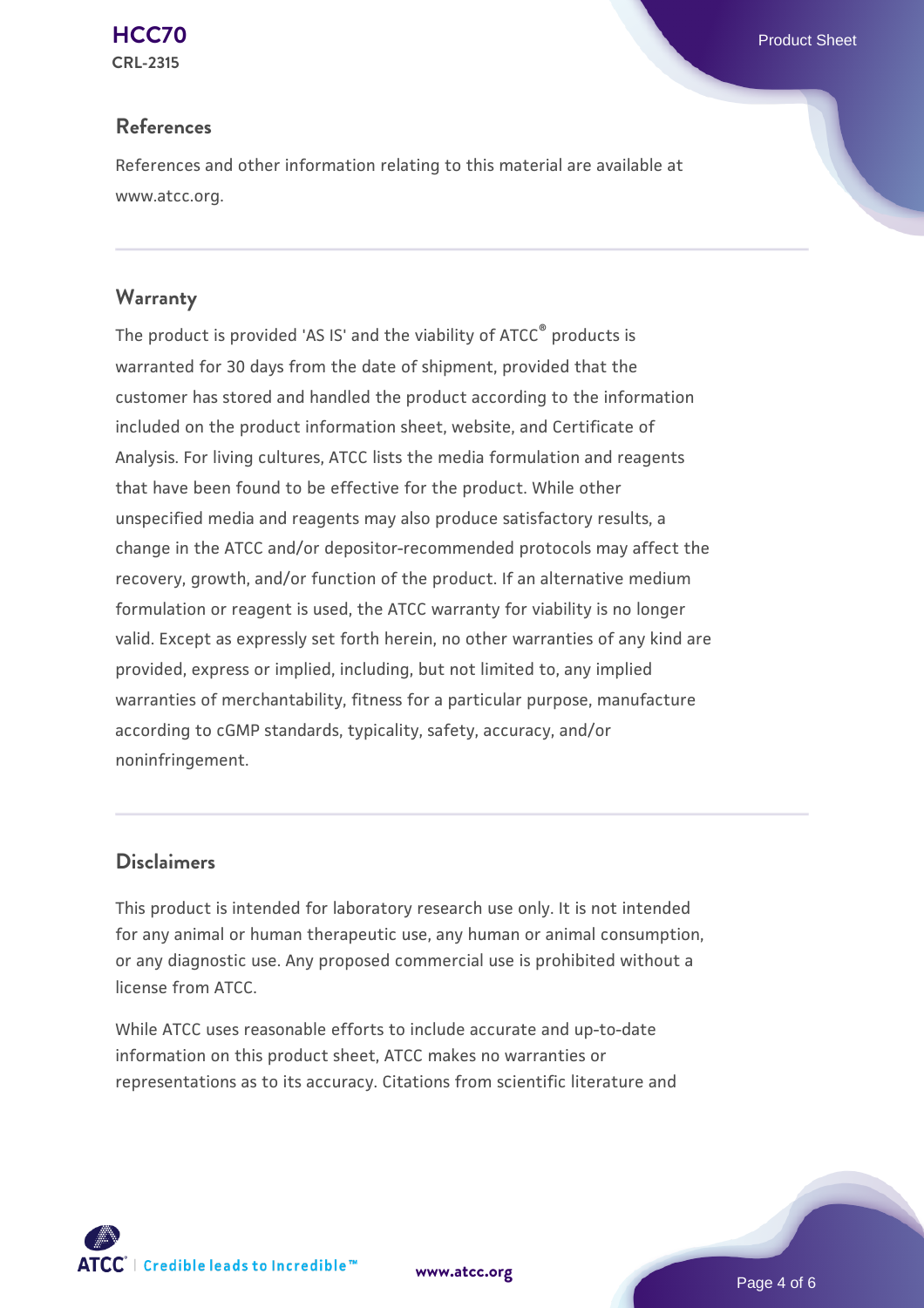patents are provided for informational purposes only. ATCC does not warrant that such information has been confirmed to be accurate or complete and the customer bears the sole responsibility of confirming the accuracy and completeness of any such information.

This product is sent on the condition that the customer is responsible for and assumes all risk and responsibility in connection with the receipt, handling, storage, disposal, and use of the ATCC product including without limitation taking all appropriate safety and handling precautions to minimize health or environmental risk. As a condition of receiving the material, the customer agrees that any activity undertaken with the ATCC product and any progeny or modifications will be conducted in compliance with all applicable laws, regulations, and guidelines. This product is provided 'AS IS' with no representations or warranties whatsoever except as expressly set forth herein and in no event shall ATCC, its parents, subsidiaries, directors, officers, agents, employees, assigns, successors, and affiliates be liable for indirect, special, incidental, or consequential damages of any kind in connection with or arising out of the customer's use of the product. While reasonable effort is made to ensure authenticity and reliability of materials on deposit, ATCC is not liable for damages arising from the misidentification or misrepresentation of such materials.

Please see the material transfer agreement (MTA) for further details regarding the use of this product. The MTA is available at www.atcc.org.

## **Copyright and Trademark Information**

© ATCC 2021. All rights reserved. ATCC is a registered trademark of the American Type Culture Collection.

## **Revision**

This information on this document was last updated on 2022-03-13